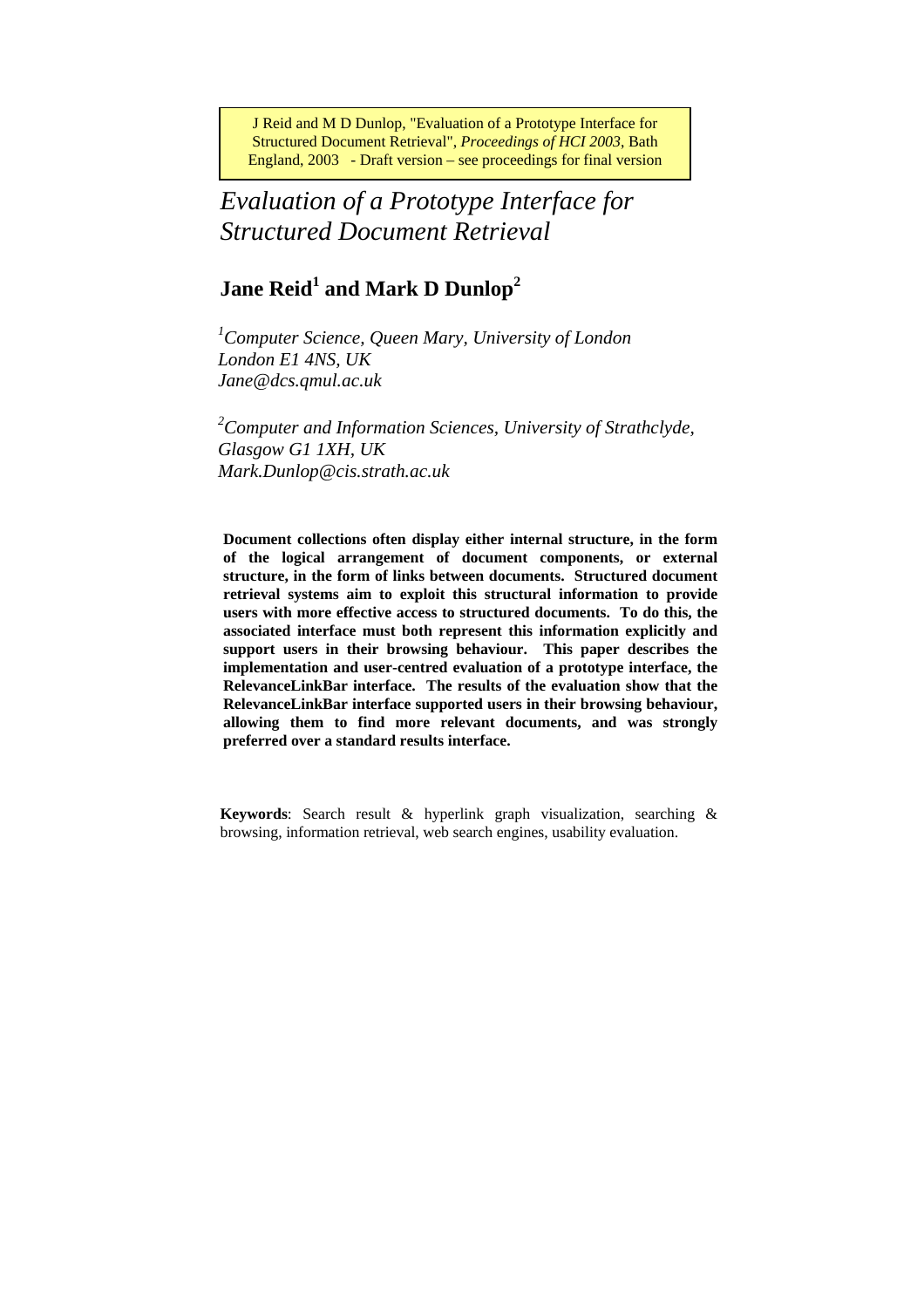#### **1. Introduction**

Document collections often display structural characteristics. Structure can be found both within an individual document (e.g. a report may contain sections and subsections) and between documents (e.g. web documents may be connected by hyperlinks). Structured document retrieval (SDR) aims to combine structural and content information in order to improve retrieval effectiveness (e.g. Brin and Page 1998, Kotsakis 2002, Wilkinson 1994), cut down the amount of time and effort a user spends in identifying relevant information (e.g. Fuhr and Großjohann 2001, Roelleke 1999), and reduce time and disorientation caused by lack of proximity of related document components in results interfaces (e.g. Chiaramella et al. 1996).

Structural information can be exploited at several stages of the information retrieval process: firstly, the indexing stage, where document components are identified and indexed as separate, but related, units (Cleveland, Cleveland and Wise 1984, Tenopir and Ro 1990); secondly, the retrieval stage, using passage retrieval (e.g. Salton et al 1993), data modelling approaches (Burkowski 1992, Navarro and Baeza-Yates 1995), or aggregation-based approaches (e.g. Frisse 1988, Dunlop and Van Rijsbergen 1993, Lalmas and Moutogianni 2000, Roelleke et al 2002); and, thirdly, at the results presentation stage, using visualisation techniques such as TileBars (Hearst 1995), fisheye views (Furnas 1999) and expand/collapse operations (e.g. Hertzum and Frøkjær 1996), or grouping of related objects (e.g. Google's use of sub-lists in an otherwise traditional-style ranked document list; Northern Light Search's clustering interface).

The method that is investigated in this paper, however, focuses on exploiting users' natural browsing behaviour by employing the concept of *best entry points*. A best entry point (BEP) is a document component (or whole document) from which a user can obtain optimal access, by browsing, to relevant document components (Chiaramella et al 1996, Kazai et al 2001). The use of BEPs is thus intended to support the information-seeking behaviour of users, and enable them to gain more effective and efficient access to relevant information items.

Two methods of employing the concept of BEPs are currently being investigated. In the first approach, results presentation is explicitly focussed by presentation of BEPs, rather than relevant components. This approach is achieved through the use of *focussed retrieval*, which derives relevance scores for each document component based on the aggregation of the component itself and its structurally related components. This information may be used in conjunction with a set of heuristics to derive BEPs from a traditional ranked list of document components produced by an SDR system (Kazai et al 2002). Only these explicit BEPs are then presented to the user. In the second approach, standard relevant document components are presented to the user. However, the interface is designed to support users identify implicit BEPs within the results list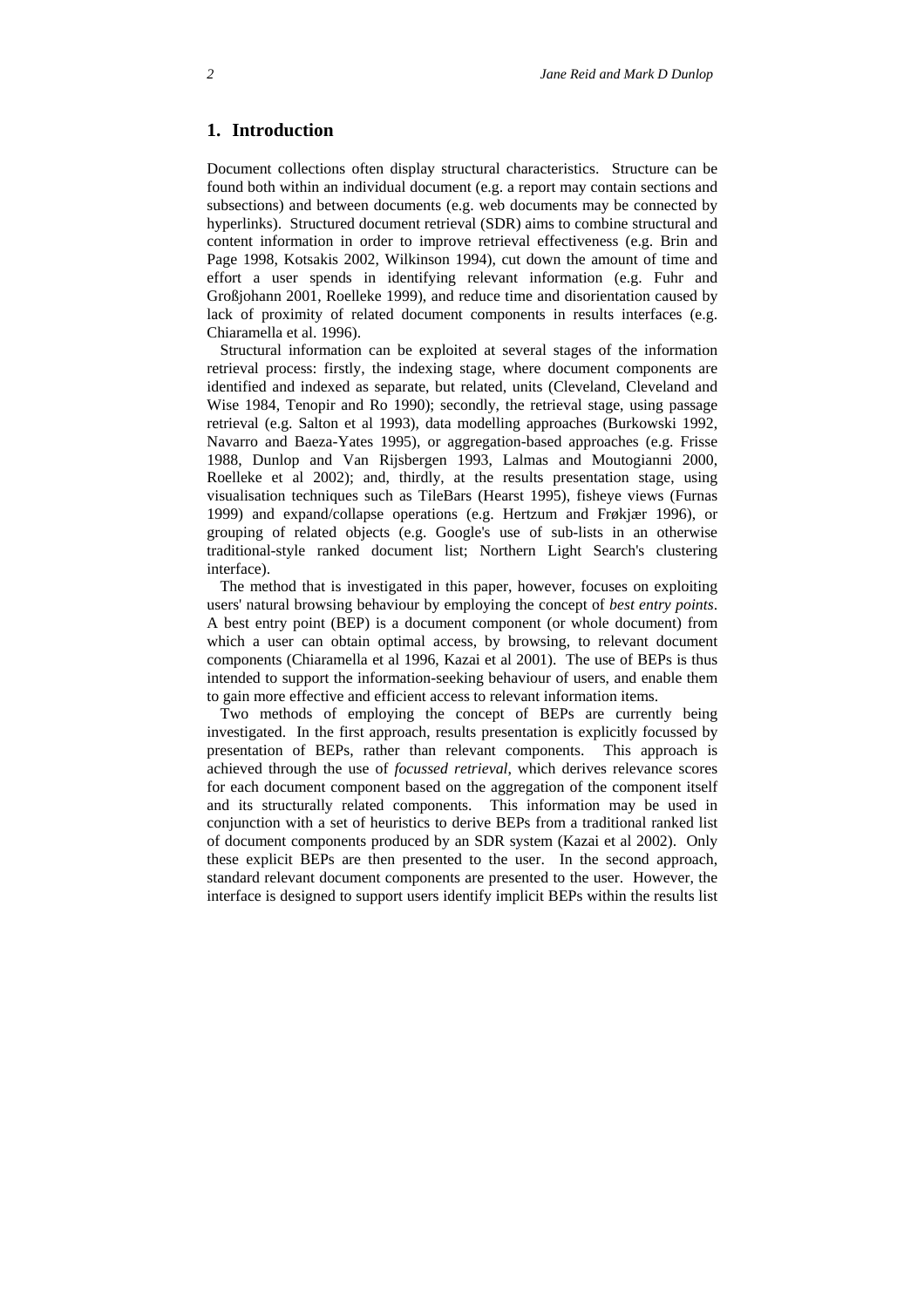quickly and easily, i.e. document components from which the user can easily and quickly browse to other relevant document components.

This paper describes the implementation and initial evaluation of a prototype interface for supporting SDR, the RelevanceLinkBar (RLB) interface. The work discussed here involved the implementation of the RLB interface on the Web, using the Google interface as a basis. A user-centred experimental evaluation was then carried out to evaluate the potential ability of the interface to support explicit or implicit use of BEPs. The evaluation compared the effectiveness, efficiency and usability of the RLB interface with the standard Google interface.

Section 2 describes the RLB interface in detail. Section 3 outlines the elements of the experimental design: the participants, tasks, experimental methodology and data collection methods. Section 4 presents the main results of the experiment in terms of the interface's effectiveness, efficiency and usability within the context of its aim to support the use of BEPs. Both quantitative and qualitative analysis of data was performed. We close with conclusions and further work in Section 5.

#### **2. The RelevanceLinkBar Interface**

In this section, we discuss both the generic properties of the RLB interface, and its implementation in the specific context of this experiment.

The RLB interface (see figure 1) is a prototype interface that employs a novel visualisation technique based on a standard ranked results list, but additionally providing the explicit representation of any links found within the document; the motivation behind RLB is similar to that of Hearst's TileBars interface (Hearst 1995). This information is provided, for each document surrogate, in the form of a bar of boxes, each of which represents an individual link. Each link box is coloured to represent the degree of relevance of the corresponding linked document. The degree of relevance of each link could be calculated using one of many possible criteria, e.g. the presence or absence of query terms in the linked document, or the appearance of the linked document in the ranked list. Each bar thus provides three pieces of information: firstly, the total number of links contained in a document; secondly, the degree of relevance of each of those links; and, thirdly, a graphical representation of the distribution of the links within the document, with relation to each other. The assumption behind the representation of the link distribution is that it will facilitate the identification of documents, or document components, that display a high concentration of relevant links. By positioning the mouse pointer over an individual link box, any available information about the linked document, e.g. document title or keywords, can be viewed.

The interface is intended to support users' information-seeking behaviour in two main ways. Firstly, it is intended to enable more efficient browsing by its explicit representation of contained links. Secondly, it is intended to improve the quality of document surrogates as predictors of document relevance, by providing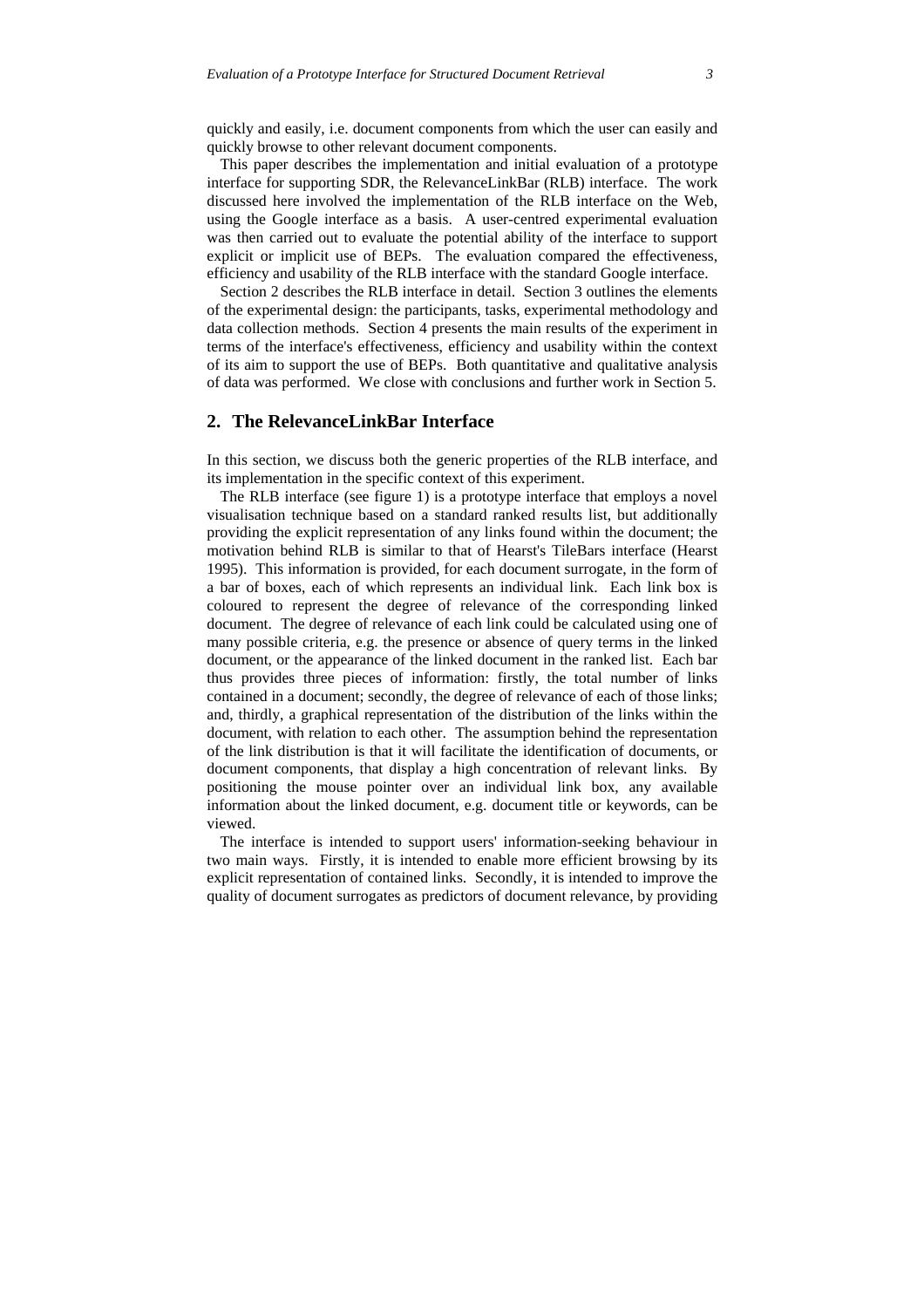information that will allow users to assess quickly the potential usefulness of a document as a starting-point for further investigation. It is thus an ideal candidate interface to support effective, implicit identification of BEPs for an SDR system. The user has two main browsing strategies open to him: to click on the URL belonging to a document directly represented in the ranked results list, and browse from there, or to progress indirectly to a linked document by clicking on one of the RLB link boxes.



*Figure 1. The RelevanceLinkBar Interface.* 

For this work, the RLB interface was constructed on top of the Google ranked results list interface. The RLB was implemented as a Java servlet querying Google (initially through HTML parsing of results, and now using the Google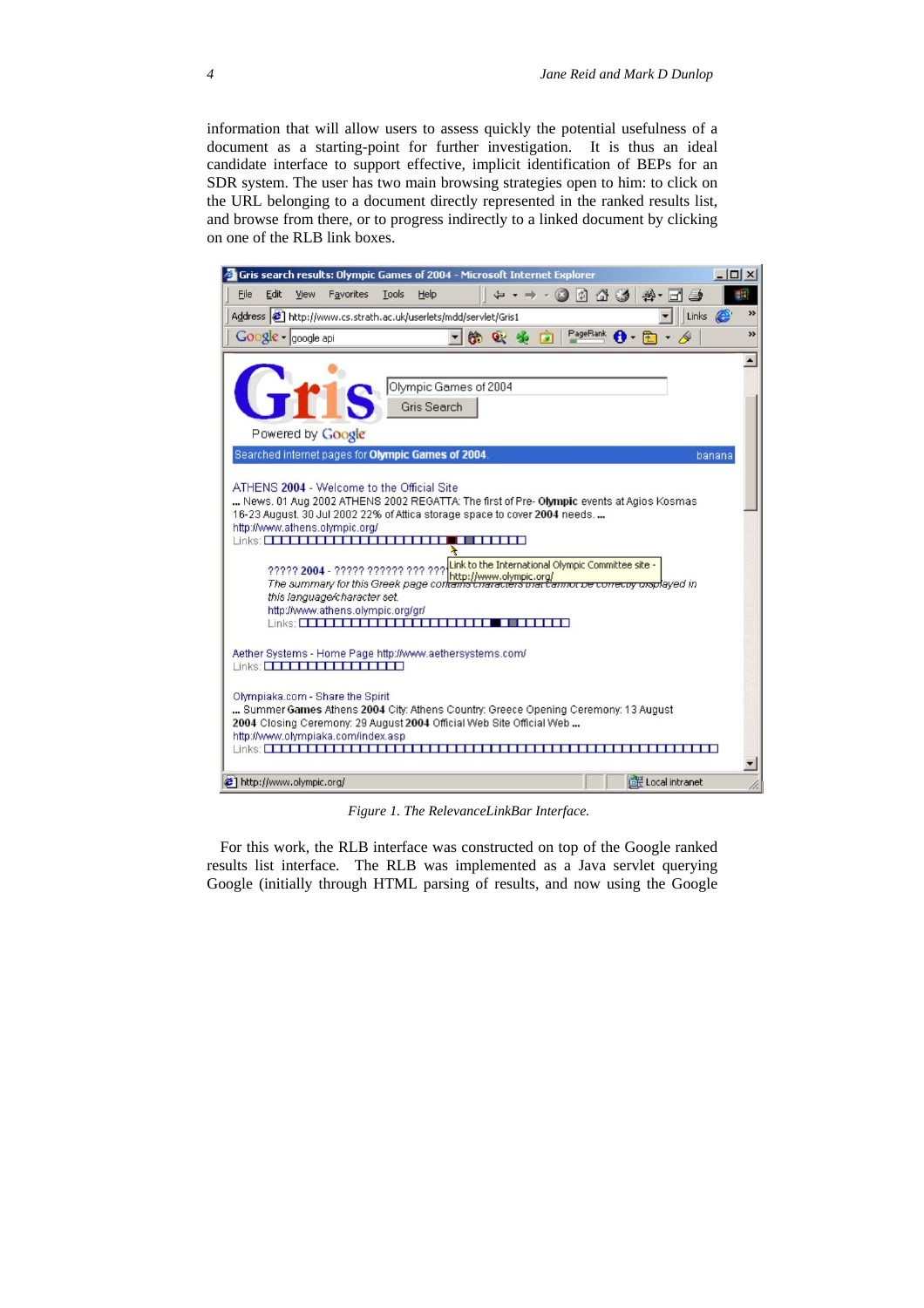API). The experiment reported in this paper used two versions of the Google interface:

- *Plain* a slightly reduced version of the standard Google interface;
- *RLB* identical to plain except for the addition of relevance link bars.

Both versions used the same servlet for querying and were coded, as far as possible, to have comparable search times. Once the top 100 Google search results had been retrieved, each entry in the top 10 was post-processed as follows: (1) The target page was loaded by the Java servlet; (2) The page was parsed to extract its list of links; (3) Each of these links was then annotated with the position of its target page in the original top 100 search results. Once annotated links had been produced for the top 10 search results (or a preset time limit had expired), the servlet returned the results as a plain or RLB page, depending on the interface version. For the RLB interface, each annotated link was translated into a box on the RelevanceLinkBar, with the darkness of the box being determined by the closeness of the link destination to the top of the Google Top100. Although this prototype servlet implementation slows searching to some degree, any future implementation would be based at a search engine site, where much of the information is stored locally. The RLB link bar itself is composed by repetition of four small images, and uses plain HTML. The impact of the RLB on query execution time would, therefore, be negligible.

An initial technical evaluation of the RLB interface was carried out, with the aim of verifying the claim that it offers additional and distinct information from a standard ranked results interface. A sample of 19 queries from MetaSpy.com was submitted to Google, and 100 documents were requested in the results set. RLBs were then calculated for the resulting ranked document list, according to the method described above. The data were examined for a correlation between document ranking and the percentage of relevant links contained within each document. There was no noticeable correspondence between these two measures, confirming that the concept of RLBs offers additional information not available from a standard ranked document list. The next stage was to perform a user-centred experimental evaluation in order to examine the characteristics of the RLB interface in more detail.

## **3. Experimental Design**

The overall purpose of the experiment was to evaluate the ability of the RLB interface to support users in the use of BEPs. This involved a comparison of the RLB interface with the plain ranked results interface, in terms of effectiveness, efficiency, usability and overall user satisfaction. The following sub-sections discuss in more detail the participants, tasks, experimental methodology and data collection methods.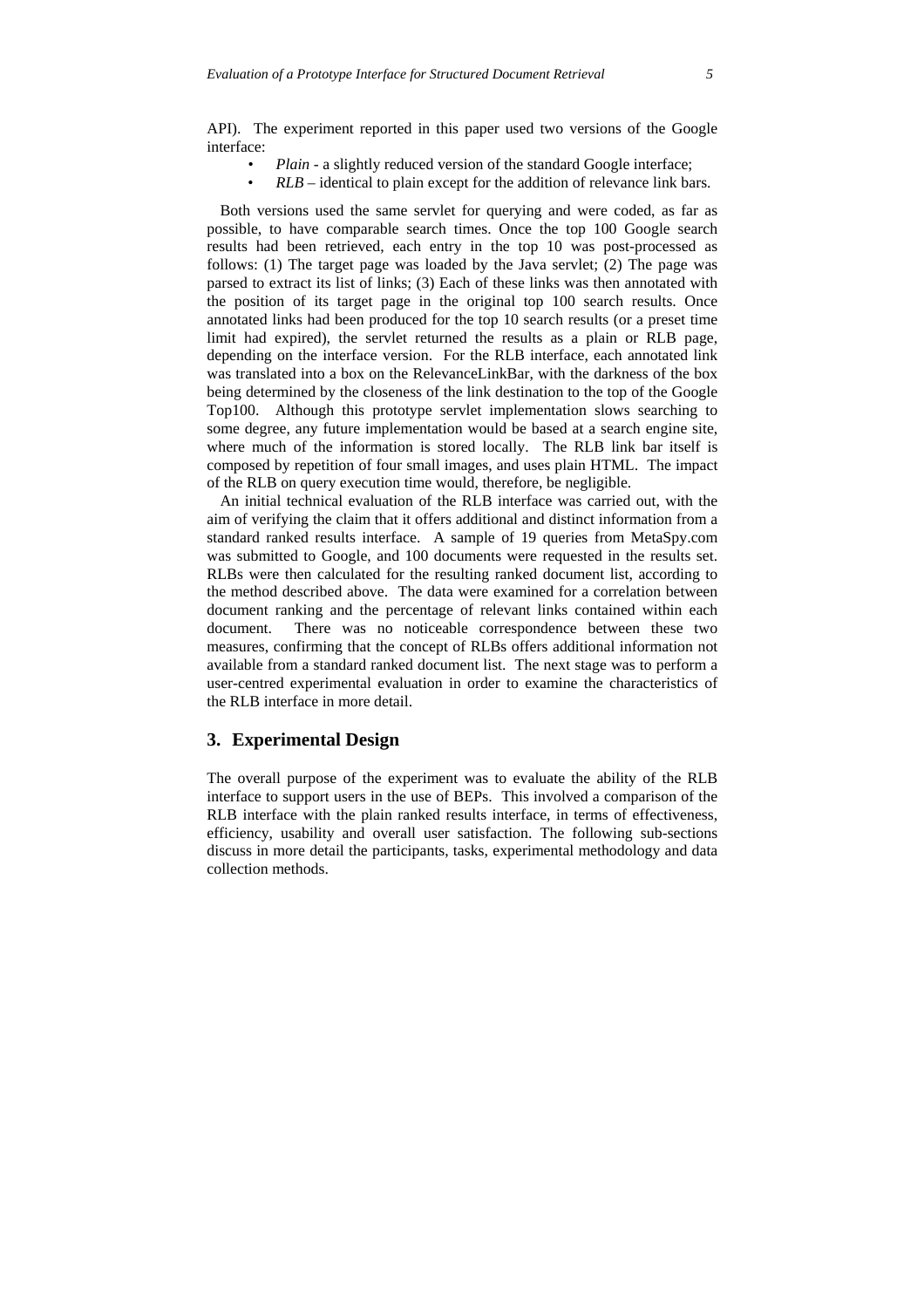#### *3.1 Participants*

Twelve participants were recruited, and a pre-questionnaire (Questionnaire A) was issued to all participants, in order to elicit information on personal and educational background, domain knowledge, collection knowledge and general information-seeking preferences and strategies. It was also used to collect descriptions of four real information needs per participant, two of which were later selected by the experimenter as the basis for experimental tasks for that participant (section 3.2).

Of the 12 participants, 5 were male and 7 female, and the average age was 25 (youngest 22, oldest 36). Eleven of the 12 were students and 1 was a desktop publishing employee. The students were mostly from a computer science background (7 participants), with some from civil engineering (2) and information technology (2). On a five-point scale, 11 of the 12 participants described both their experience with computers and their experience with Internet tools as excellent (point 1 on the scale) or good (point 2). Seven of the 12 used the Web on a daily basis, and all participants used it at least once a week. Ten of the 12 participants had used Google; other previously used search sites were Yahoo and Lycos.

Participants were also asked some general questions about their usual information-seeking preferences and strategies. The first question in this category was intended to establish the participants' criteria for a successful search. Four participants stated that they preferred to be presented with only highly relevant documents, while seven aimed to find most of the relevant documents available. This indicates that the participants were (unusually) biased towards a recall-oriented search, rather than a precision-oriented search. The majority of participants consciously employed both query-based and browsing strategies in the course of their information-seeking, with only 1 participant claiming to use querying exclusively, and only 2 claiming to use browsing exclusively. Half the participants stated that, when faced with a ranked document results list, they examined the documents sequentially, according to the ranked order, while 5 stated they examined the documents selectively. One participant stated that he combined these two strategies. Participants were also asked for reasons why they might consider a document to be non-relevant: common reasons were the language and age of the document, and the quality of the information contained within it.

#### *3.2 Tasks*

After a short period exploring each interface, each participant was allocated 4 tasks in total, 2 for completion during the first stage of the experiment and two during the second stage. Half of these tasks (one for each stage) were based on information needs gathered from the participants themselves in Questionnaire A.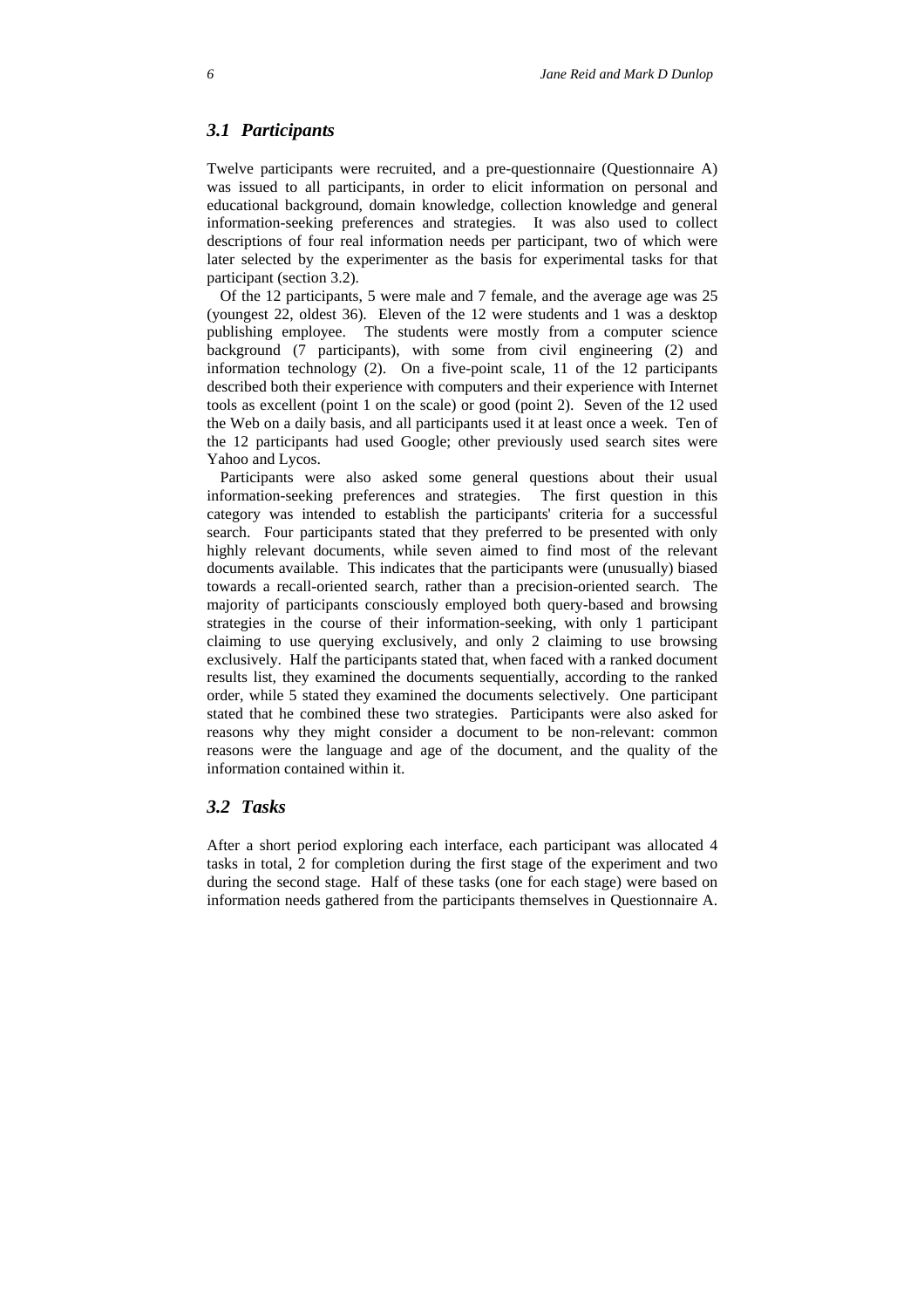The other tasks were simulated, i.e. generated by the experimenter. This design was adopted in order to provide some tasks for which the participants should be highly motivated to find the answers, and some for which results could be compared across participants. The simulated tasks, which were chosen to be of general interest, i.e. not requiring any specialist knowledge or understanding, were:

- 1. I would like to find information on Greek philosophy and philosophers. I would like to read about the philosophers of ancient Greece (e.g. Aristotle and Plato) and their work. This is a general interest of mine. *Search statement: Greek philosophy and Greek philosophers*
- 2. I have to write a report on the Seven Wonders of the World. I have been asked to give a good description of each (e.g. where they are located, the history of them, why they are considered wonders, etc). *Search statement: Seven Wonders of the World*

# *3.3 Experimental Methodology*

The experiment was divided into two main stages: a usability evaluation and a functionality evaluation. Both interfaces were used in both stages of the experiment. We wished to assess both the participants' first impressions of the interface and their opinions after they had used the interface for a period of time. It was, therefore, decided to run the usability evaluation first, in order to collect users' first impressions. Any confusion or remaining queries could then be answered before the second stage of the experiment, the functionality evaluation. This would avoid any bias in our functionality results due to lack of knowledge about the interface.

A within-subjects design was followed, with each participant undertaking both experimental conditions in both stages of the experiment. Each participant was allocated 4 tasks in total, two for completion in the first stage of the experiment (one real and one simulated), and two for the second stage (one real and one simulated). The participants were assigned to experimental conditions so that half of them performed a real task followed by a simulated task in the first stage, then a simulated task first followed by a real task in the second stage. The other 6 participants performed the real and simulated tasks in the opposite order. Different sets of tasks were used for stages 1 and 2 of the experiment, in order to avoid learning effects. Since the participants all had previous experience of using both Web search engines and the RLB interface itself (from practice sessions), it was not deemed necessary to alternate the order of the experimental conditions themselves, so the participants all used the RLB interface first, and the plain interface second.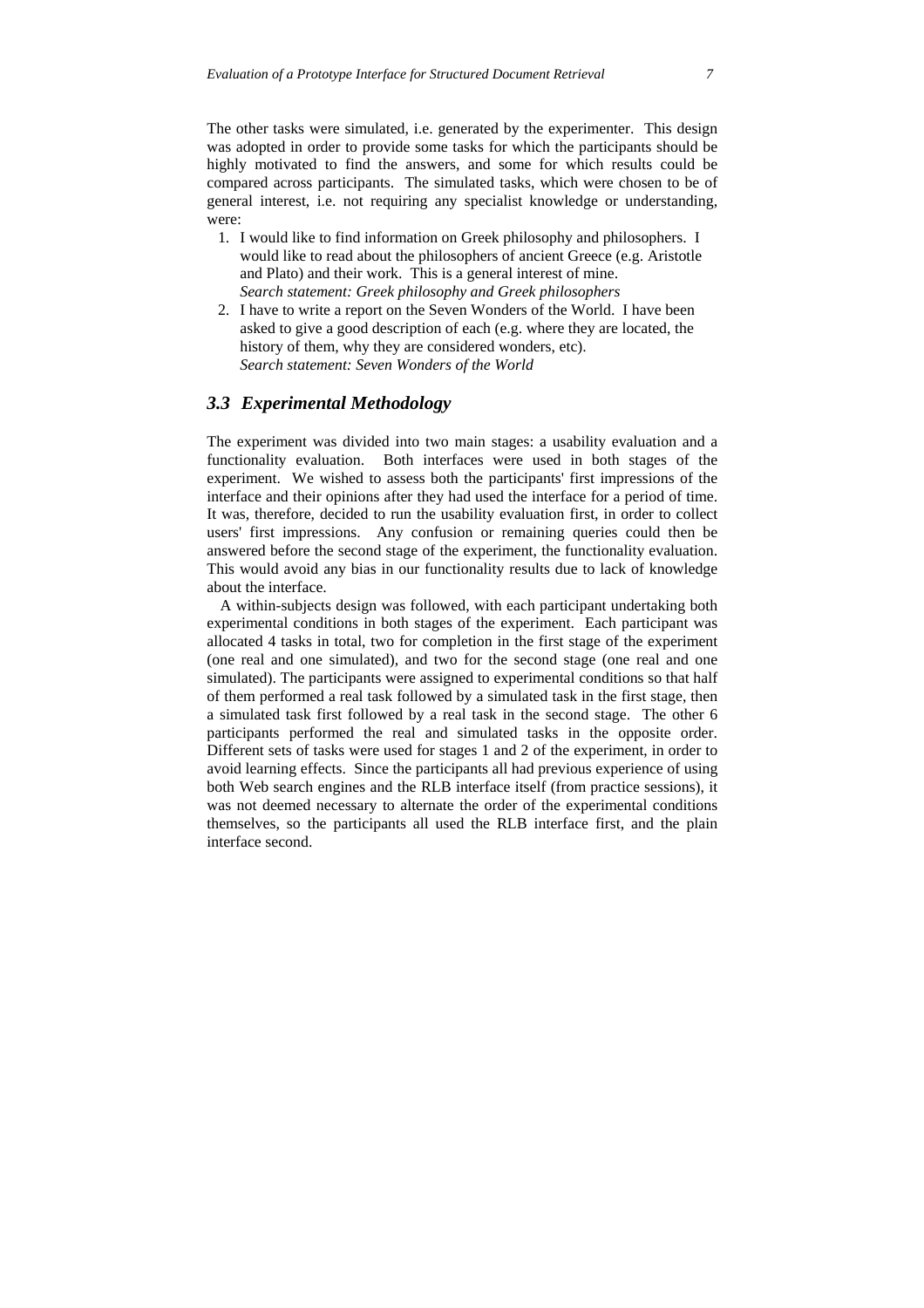#### *3.4 Data Collection*

Background information about the participants was collected by a prequestionnaire (Questionnaire A, see section 3.1). There were 2 further questionnaires: a usability questionnaire (B), and a functionality questionnaire (C). In addition, two recording forms were employed: a relevance recording form (Recording Form A) used by the participants, and an observation form (Recording Form B) used by the experimenter. Table 1 shows a summary of the experimental methodology and data collection methods.

|              | <b>User Tasks</b>                    | Participant                                                                                                                                   | <b>Experimenter</b>                      |
|--------------|--------------------------------------|-----------------------------------------------------------------------------------------------------------------------------------------------|------------------------------------------|
| <b>Stage</b> | Usability task 1<br>Usability task 2 | <b>Ouestionnaire A</b><br>(background)                                                                                                        |                                          |
|              |                                      | <b>Ouestionnaire B</b><br>(usability)                                                                                                         |                                          |
|              | Functionality task 1                 | Recording Form A<br>(relevance)<br><b>Ouestionnaire C</b><br>part 1 (functionality)                                                           | Recording Form B<br><i>(observation)</i> |
| Stage 2      | Functionality task 2                 | Recording Form A<br>(relevance)<br><b>Ouestionnaire C</b><br>part 2 (functionality)<br><b>Ouestionnaire C</b><br>part 3 ( <i>preference</i> ) | Recording Form B<br><i>(observation)</i> |

*Table 1. Summary of experimental methodology.* 

The usability questionnaire (B) was intended to elicit opinions on the learnability, ease of use, and good and bad points of the interface, together with suggestions for improvements and a preference for one of the two systems.

On the relevance recording form (Recording Form A), participants recorded their order of assessment of the documents in the results list and their assessment of the relevance of each individual document (relevant, partially relevant or nonrelevant). They also recorded their desired ordering of the documents, i.e. the order in which they would like to have viewed the documents originally.

At the same time, the experimenter recorded her observations (Recording Form B) of the number of visited links, the number of steps a participant took to fully explore an individual document, the number of unreliable links encountered and the total amount of time spent on each document.

After each task in stage 2, the participants filled in part of a functionality questionnaire (Questionnaire C), which elicited information regarding their satisfaction with the results for that particular task.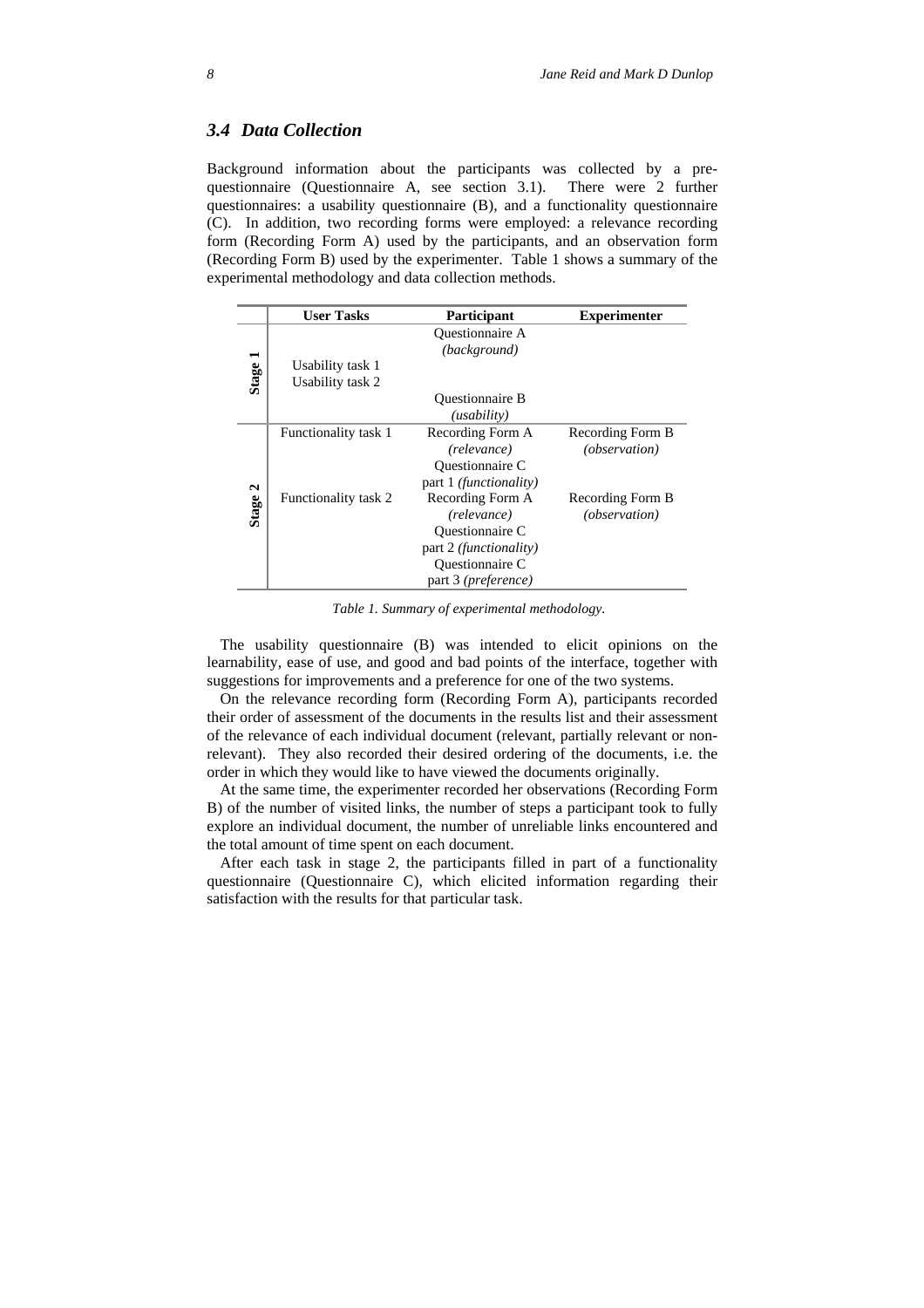Finally, the user was asked to restate an overall preference for one of the two interfaces (in Questionnaire C).

# **4. Results And Analysis**

The results are presented under 5 main headings, each section corresponding to one of the questionnaires or forms. Where appropriate, results are given across all tasks, and across simulated tasks only. In order to check that participants were equally motivated when performing simulated tasks as real tasks, the amount of time the participants spent on each type of task was analysed. For real tasks, the total amount of time spent was 104 minutes 4 seconds (mean 8 minutes 40 seconds per task). For simulated tasks, the total amount of time spent was 86 minutes 28 seconds (mean 7 minutes 12 seconds per task). This difference was found to be non-significant at  $p \leq 0.10$  using a parametric T-test, thus showing that participants treated both types of task with equal seriousness.

# *4.1 Usability Analysis*

Participants were firstly asked to rate the RLB interface on a 3-point scale for 2 questions: how straightforward and easy to use it was, and how reliable the links were. The results are shown in Table 2.

| Ease of use of RLB |  | Link reliability      |  |
|--------------------|--|-----------------------|--|
| Straightforward    |  | Reliable              |  |
| Ambiguous          |  | Relatively reliable   |  |
| Totally confusing  |  | Completely unreliable |  |

*Table 2: Usability results.* 

Participants were then asked to state up to 5 good points and 5 bad points of each interface. Although a broad variety of opinions were displayed here, some of the common views expressed were as follows:

- The plain interface was described as simple to use (5 participants), providing sufficient information (4) and a familiar interface (3). However, 3 participants pointed out that browsing is necessary to find relevant information.
- The RLB interface was praised for its indication of relevant links (7 participants), economy of space (2), time-saving support for browsing (2), and the additional information provided by the link bar (2). However, 2 participants stated that the use of colour was not a good indicator of relevance and 2 stated that the pop-up boxes for individual links did not provide enough information.

It is clear from the participants' stated interface preferences that the value of the additional information provided by the RLB interface, together with its ability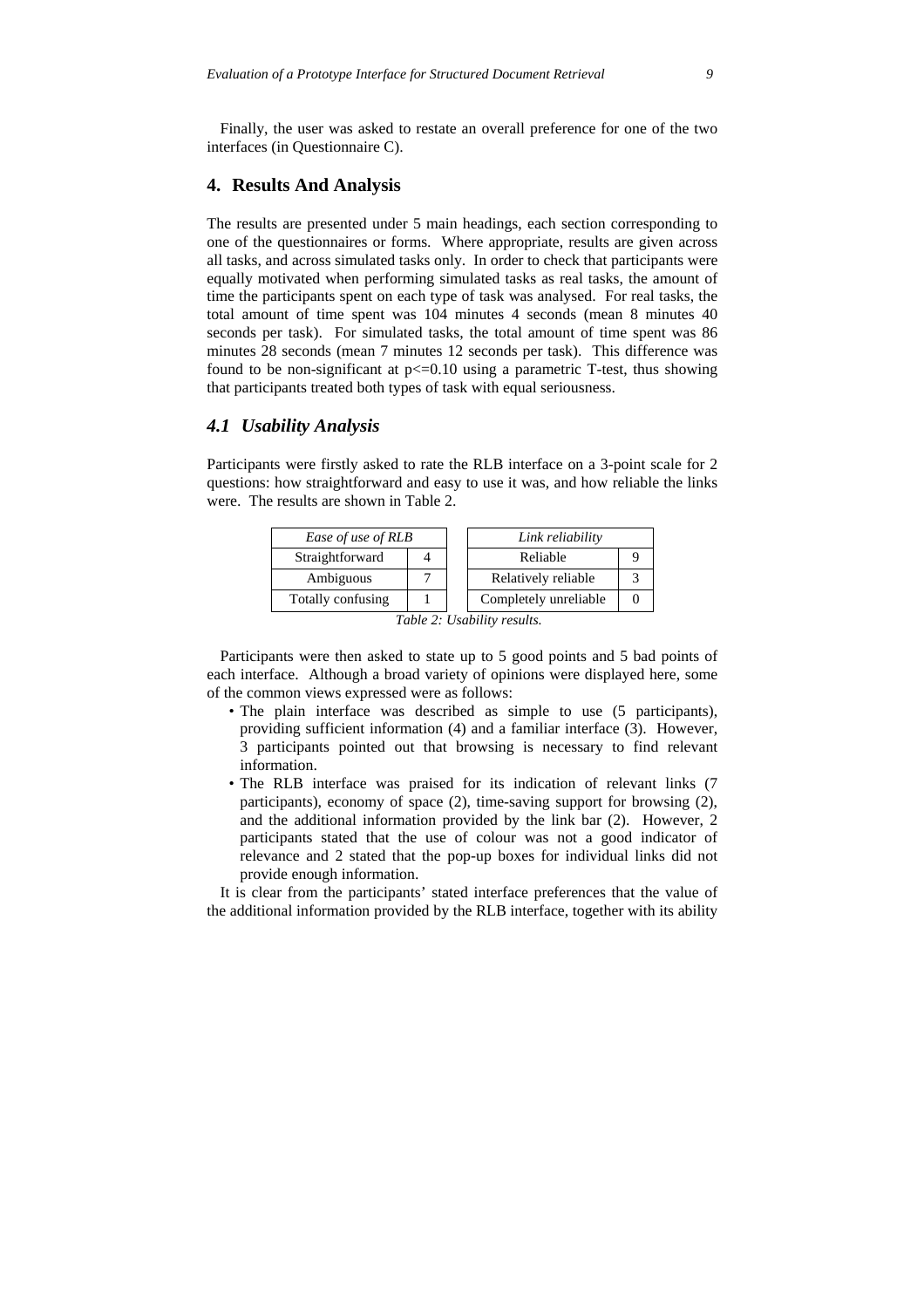to allow users faster access to relevant information, outweigh the disadvantages of the interface.

## *4.2 Relevance Assessment Analysis*

Analysis of the participants' relevance assessments was based on data gathered from Recording Form A, which was filled in by the participants as they completed each of the two tasks in the second stage of the experiment. The analysis focussed on comparison of the number of relevant, partially relevant and non-relevant documents found using the RLB interface vs. the plain interface. This analysis was performed across all tasks, and then across the simulated tasks only. The statistical test used was the parametric t-test (related for withinsubject, used across all tasks, and unrelated for between-subjects, used across simulated tasks only).

Table 3 shows the mean number of documents found per relevance category over all searches with a given interface and, in parentheses, over only the simulated tasks. Significant results are shown in *emphasis* (p $\leq$ =0.10).

|                               | RL B       | Plain      |
|-------------------------------|------------|------------|
| Relevant documents found      | 5.5(4.83)  | 4.83(3.50) |
| Partially relevant docs found | 2.42(2.50) | 2.33(2.00) |
| Non-relevant found            | 1.66(2.00) | 2.58(4.33) |

*Table 3: Mean documents found per relevance category.* 

In summary, participants found significantly less non-relevant documents with the RLB interface than the plain interface. The results also indicate that participants found more relevant and partially relevant documents with the RLB interface; however, this finding was only significant for relevant documents found during simulated tasks.

# *4.3 Ranking Correlation Analysis*

Participants were asked to state two rankings on Recording Form A: firstly, the order in which they assessed the documents, and, secondly, the order in which they finally decided that they would like to have originally seen the documents. The system's ranking of the retrieved documents was also logged. Correlations between these rankings were then investigated by means of Spearman's Rank Correlation with the following aims:

• The system ranking / order of assessment correlation was analysed in combination with the participants' stated preference for judging document rankings sequentially or selectively (section 4.1), in order to identify which interface provides better support for selective examination of documents.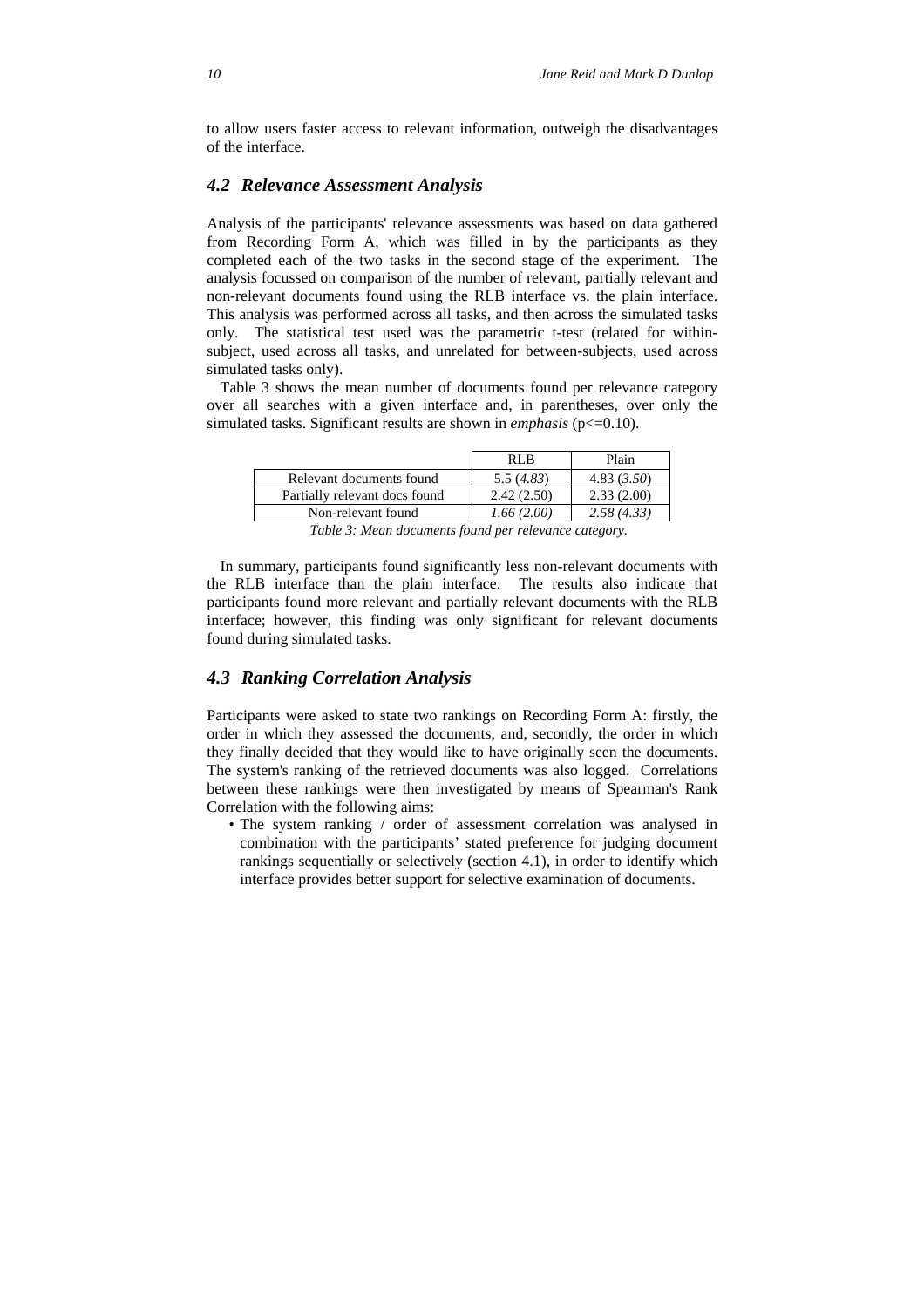- The order of assessment / final ranking correlation examined which interface provides better support for participants in identifying a good order of assessment of documents.
- The final ranking / system ranking correlation examined which interface better matched the participants' retrospective evaluation of document relevance.

None of these correlations were found to be significant, indicating no difference in performance between the two interface variants  $(p\leq 0.025)$ . Overall, participants were slightly more likely to disagree with the system ranking of the RLB interface than the plain interface, which may indicate that the display of links provided by the RLB encouraged participants to seek an alternative order of assessment. Participants may have been inhibited from making a more consistent attempt to identify implicit BEPs by the small number of retrieved documents and the strong influence of presentation order in this context (Purgailis Parker and Johnson 1990). This supposition is supported by the sequential assessment of documents, over both interface variants, by several participants who had previously stated a preference for selective assessment.

# *4.4 Functionality Analysis*

Participants were asked to rate their experience of each of the interfaces after they had performed the task using that interface. They were asked to comment on their satisfaction with the results, what contribution the results had made to the resolution of the problem, and whether it was worth the time spent. Participants were asked, at the end of the experiment, to express a preference for one interface. This preference was then compared with the preference expressed after stage 1 of the experiment (usability evaluation) to see if their opinions changed with greater exposure and experience.

Table 4 shows overall satisfaction with the results and how much users felt the results contributed to resolution of the problem. Eleven of the participants using the RLB interface and all participants using the plain interface stated that the time they had spent on their searches had been worthwhile. Ten of the 12 participants stated a final preference for the RLB interface over the plain interface.

One participant, performing a real task using a very general search statement on the RLB interface, experienced considerable problems, which she attributed to the interface; this dissatisfaction is reflected in the results presented here. However, it was later determined that the problem lay with the task, and would, therefore, have been replicated if repeated on the plain interface.

|                      |            |       |             | بريد | ı ıaı |
|----------------------|------------|-------|-------------|------|-------|
| Overall satisfaction |            |       | Substantial |      | 6     |
|                      | <b>RLB</b> | Plain | Good        |      |       |
| Very Satisfied       |            |       | Little      |      |       |

|                      |            |       |  | Contribution to problem resolution |            |       |  |
|----------------------|------------|-------|--|------------------------------------|------------|-------|--|
|                      |            |       |  |                                    | <b>RLB</b> | Plain |  |
| Overall satisfaction |            |       |  | Substantial                        |            |       |  |
|                      | <b>RLB</b> | Plain |  | Good                               |            |       |  |
| Very Satisfied       |            |       |  | Little                             |            |       |  |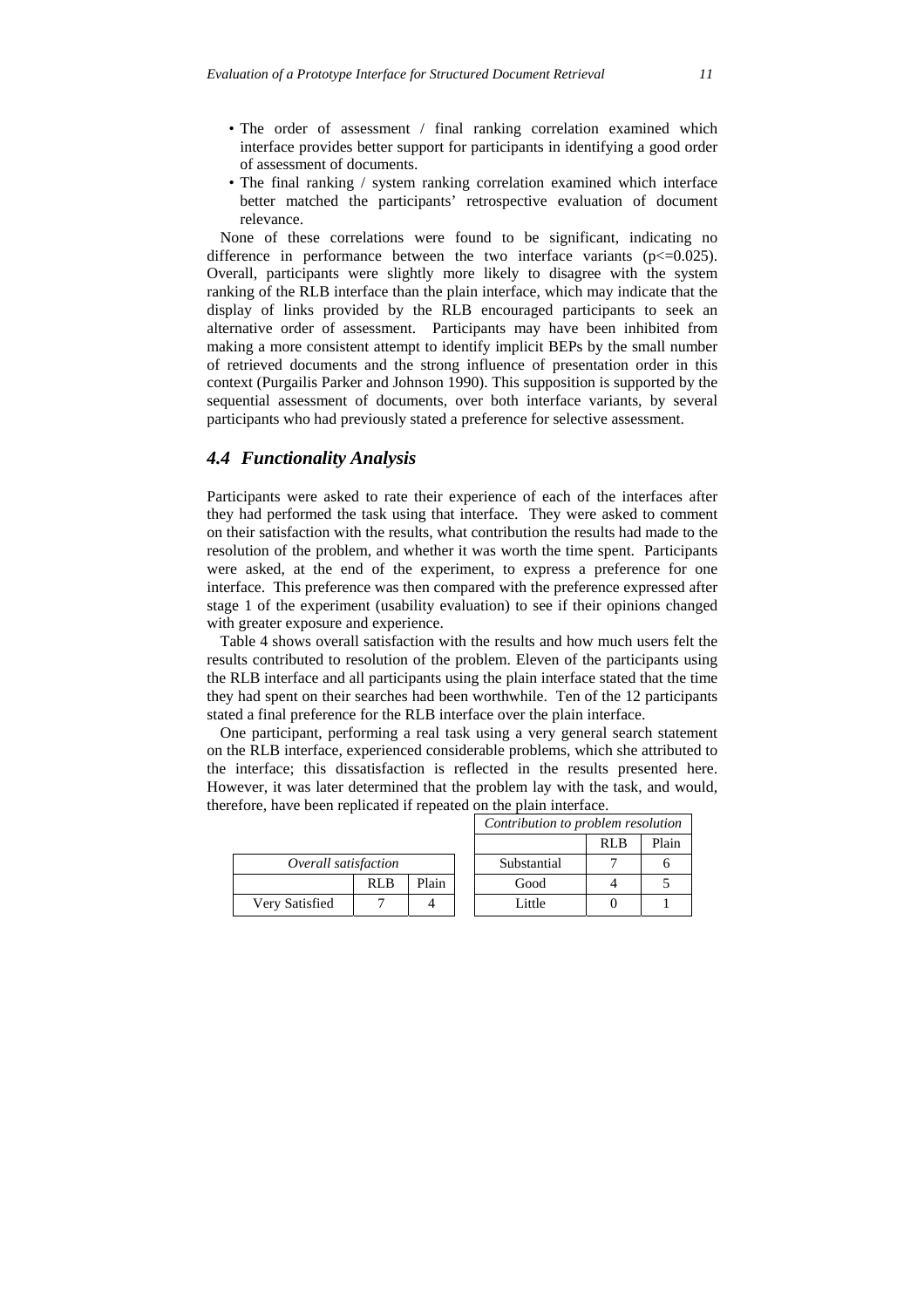| Satisfied    |  | Very little |  |
|--------------|--|-------------|--|
| Dissatisfied |  | Nothing     |  |

*Table 4: Results from functionality analysis* 

In summary, the RLB interface showed slightly higher levels of overall satisfaction and satisfaction with the individual search results, and was strongly preferred over the plain interface.

#### *4.5 Observation Measure Analysis*

The experimenter observed 3 main measures in the course of the experiment: the number of links the participants visited during the session, the number of steps involved in each task, and the time spent in evaluation of the retrieved documents. Again, the parametric T-test was used to test for statistical significance.

Table 5 shows the results – none of which were statistically significant  $(p \leq 0.10)$ . The, albeit non-significant, differences can be partially explained by the observation that some participants first followed the main links from the retrieved list (ignoring the RLB bar) and browsed to other links from within these documents. They then returned to the retrieved list and followed links from the RLB, resulting in another visit to the same pages. This appeared to be a way of checking the accuracy and reliability of the RLB interface, so this effect could be reduced by further experience with the interface.

|                      | RL B          | Plain         |
|----------------------|---------------|---------------|
| Links visited        | 18.67 (18.83) | 14.75 (14.83) |
| Total steps          | 37.83 (38.67) | 29.58 (29.67) |
| Time spent (min:sec) | 8:50(9:29)    | 7:02(7:51)    |

*Table 5: Observational results* 

In summary, although participants did spend more time and effort on the RLB interface, this difference was not significant, and the participants appeared to judge any additional effort worthwhile.

## **5. Conclusions And Further Work**

This paper has introduced the RelevanceLinkBar (RLB) interface for supporting structured document retrieval, described a prototype implementation of the interface, and presented the results of an initial user-centred evaluation. The results of the evaluation show that users found more relevant, and less non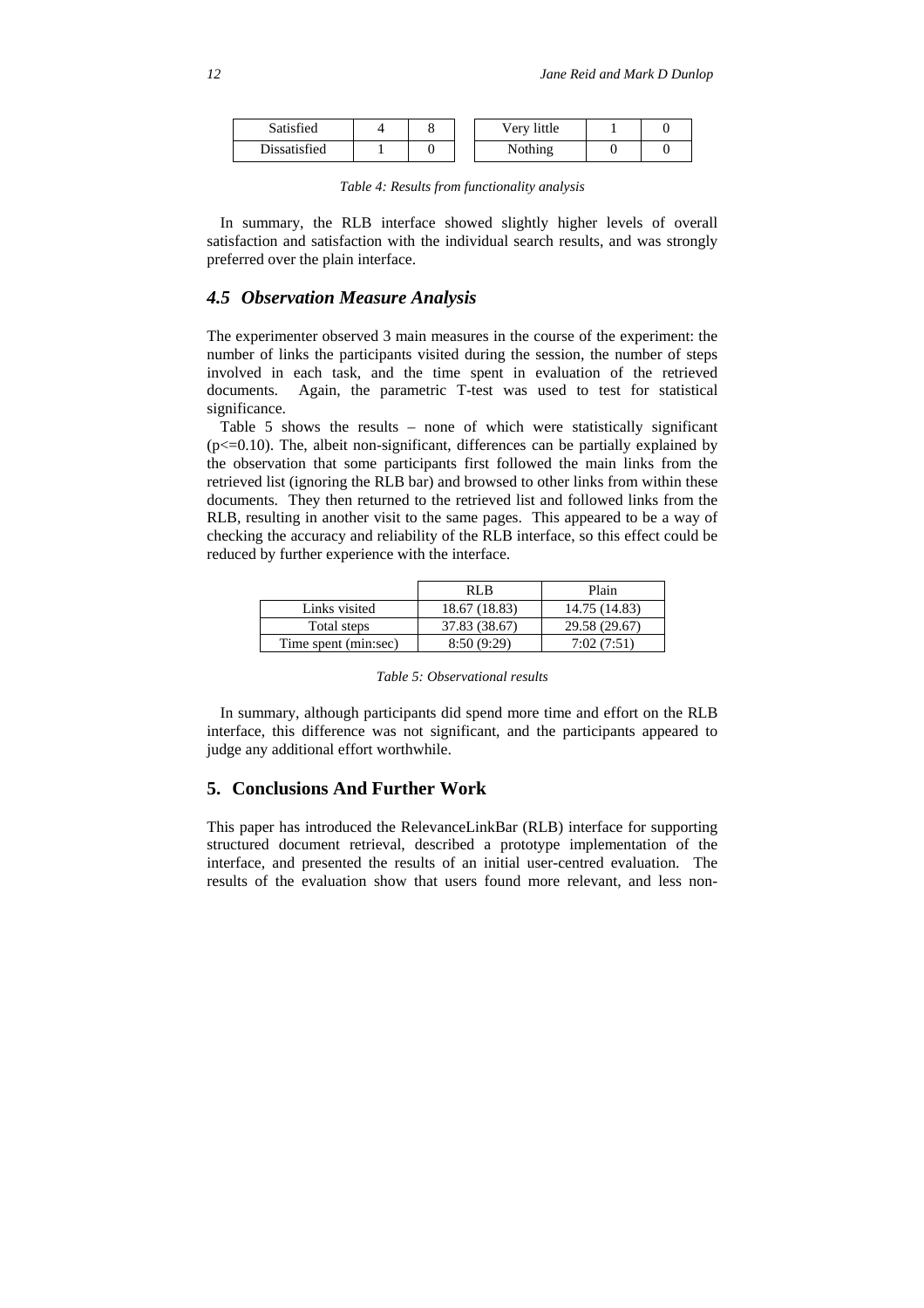relevant, documents when using the RLB interface compared to a standard web search interface.

The evaluation failed to prove that the RLB interface is suitable for the implicit identification of BEPs. This was demonstrated by the lack of correspondence between the order of document assessment and the final user ranking, showing that the interface did not significantly support effective identification of BEPs by the participants. This result requires further investigation using a larger scale experiment with more than 10 retrieved documents per query, as the small size of the retrieved set may have artificially discouraged participants from scanning the results list selectively in order to find best entry points.

The results did show, however, that the interface provided good support for browsing, as evidenced by the increased use of links and the qualitative feedback elicited from the participants. We can conclude, therefore, that the interface should prove effective when used in conjunction with explicit representation of BEPs. A further experiment to test, directly, the validity of this conclusion should be carried out.

Finally, although the RLB interface was preferred to the standard interface by 10 of the 12 participants, improvements are required in order to ensure that the interface is both reliable and usable. More information in the pop-up boxes for individual links in the RLB would be useful, e.g. document title or brief surrogate. The graded relevance links did not always appear to support users effectively in their identification of relevant documents, so further investigation of the use of degrees of relevance for links representation is recommended. Other variants of the RLB, e.g. showing only relevant (or partially relevant) links, should be implemented and evaluated, in order to assess what combination of information best supports users in their information seeking behaviour. In addition, in order to support both effective browsing behaviour and effective navigation, the RLB could continue to be shown throughout the examination of the main documents from the retrieved list and the documents linked from those. This could be achieved by presenting the RLB for each of the main documents in a separate window, while linked documents are being examined. Further experiments to evaluate all the above variations will be required.

## **Acknowledgment**

The main experimental work described in this paper was carried out at Queen Mary, University of London during summer 2001 by Zoi Gkaranatsi, as fulfilment of the project component of the MSc in Advanced Methods in Computer Science. The project was partly supported by The Royal Society international exchange programme.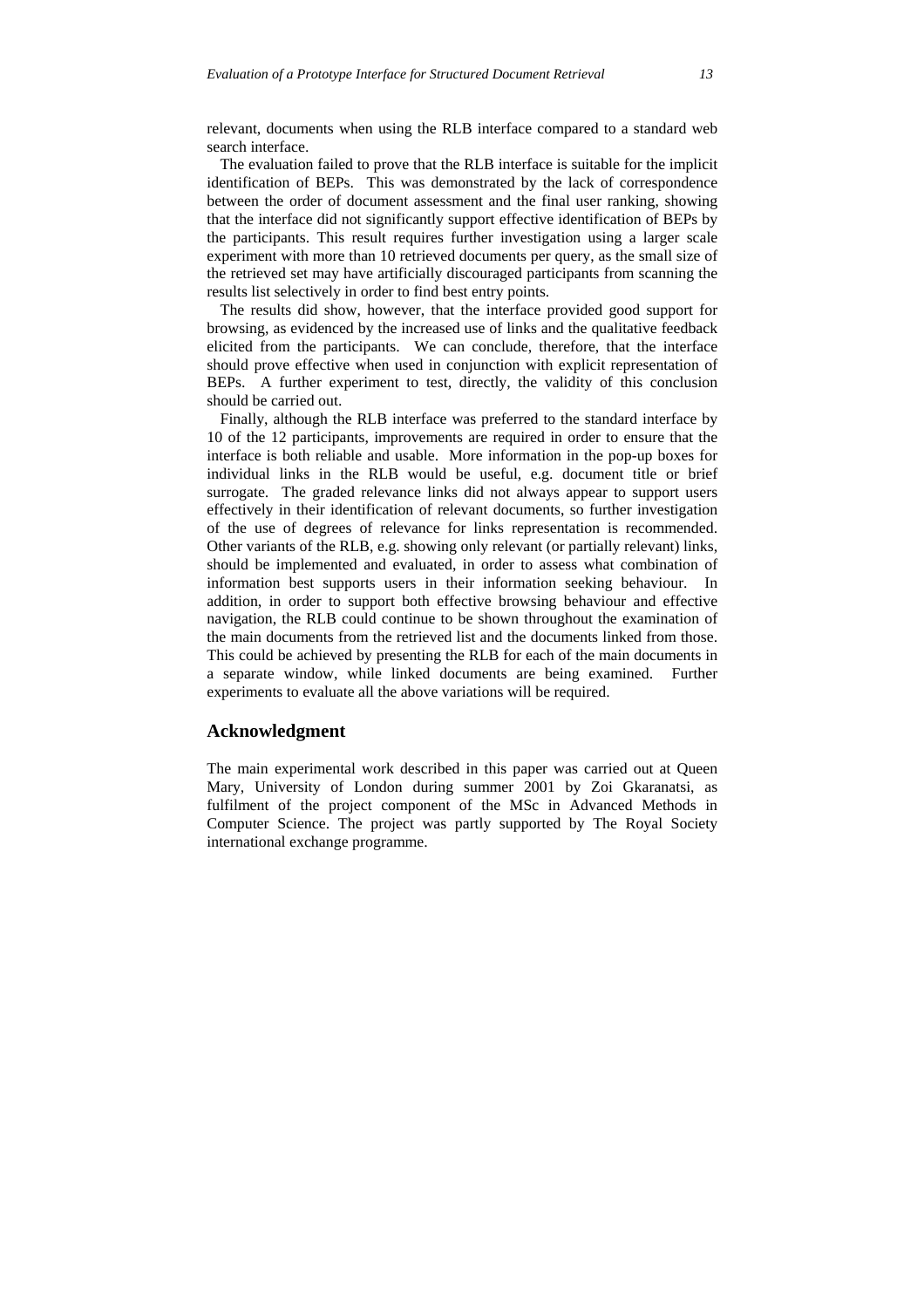# **References**

- Brin, S. and Page, L. The Anatomy of a Large-scale Hypertextual Web Search Engine. In  $7^{\text{th}}$  WWW Conference (Brisbane, 1998).
- Burkowski, F. J. Retrieval Activities in a Database Consisting of Heterogeneous Collections of Structured Texts. In  $15<sup>th</sup>$  ACM SIGIR (Copenhagen, 1992) 112-125.
- Chiaramella, Y., Mulhem, P. and Fourel, F. A Model for Multimedia Information Retrieval, Technical Report Fermi ESPRIT BRA 8134, University of Glasgow (1996).
- Cleveland, D. B., Cleveland, A. D. and Wise, O. B. Less than full text indexing using a non-Boolean searching model. JASIS 35(1984) 19-28.
- Dunlop, M.D., and Van Rijsbergen, C.J., "Hypermedia and free text retrieval", Information Processing & Management, 29(3), May 1993.
- Frisse, M. Searching for Information in a Hypertext Medical Handbook. Communications of the ACM 31(1988) 880-886.
- Fuhr, N. and Großjohann, K. A Query Language for Information Retrieval in XML Documents. In 24<sup>th</sup> ACM-SIGIR (New Orleans, 2001) 172-180.
- Furnas, G. W. The fisheye view: A new look at structured files in Card, S. K., Mackinlay, J. D. and Shneiderman, B. (eds.), Readings in Information Visualization: Using Vision to Think, 312-330, Morgan Kaufmann, 1999 (Reprinted from: The Fisheye View: A New Look at Structured Files, Bell Laboratories Technical Memorandum #81-11221-9, October 12, 1981).
- Hearst, M. A. TileBars: Visualisation of Term Distribution Information in Full Text Information Access. In Proceedings of the ACM Conference on Human Factors in Computing Systems (1995) 59-66.
- Hertzum, M. and Frøkjær, E. Browsing and querying in online documentation: A study of user interfaces and the interaction process. In ACM Transactions on Computer-Human Interaction, 3(1996)136-161.
- Kazai, G., Lalmas, M. and Roelleke, T. A Model for the Representation and Focussed Retrieval of Structured Documents based on Fuzzy Aggregation. In String Processing and Information Retrieval, SPIRE 2001 (Laguna De San Rafael, 2001).
- Kazai, G., Lalmas, M. and Roelleke, T. Focussed Structured Document Retrieval. In String Processing and Information Retrieval, SPIRE 2002 (Lisbon, 2002).
- Kotsakis, E. Structured Information Retrieval in XML documents. In Proceedings of the 17th ACM Symposium on Applied Computing, SAC'02 (Madrid 2002).
- Lalmas, M. and Moutogianni, E. A Dempster-Shafer Indexing for the Focussed Retrieval of a Hierarchically Structured Document Space: Implementation and Experiments on a Web Museum Collection. In 6th RIAO Conference on Content-Based Multimedia Information Access (Paris 2000).